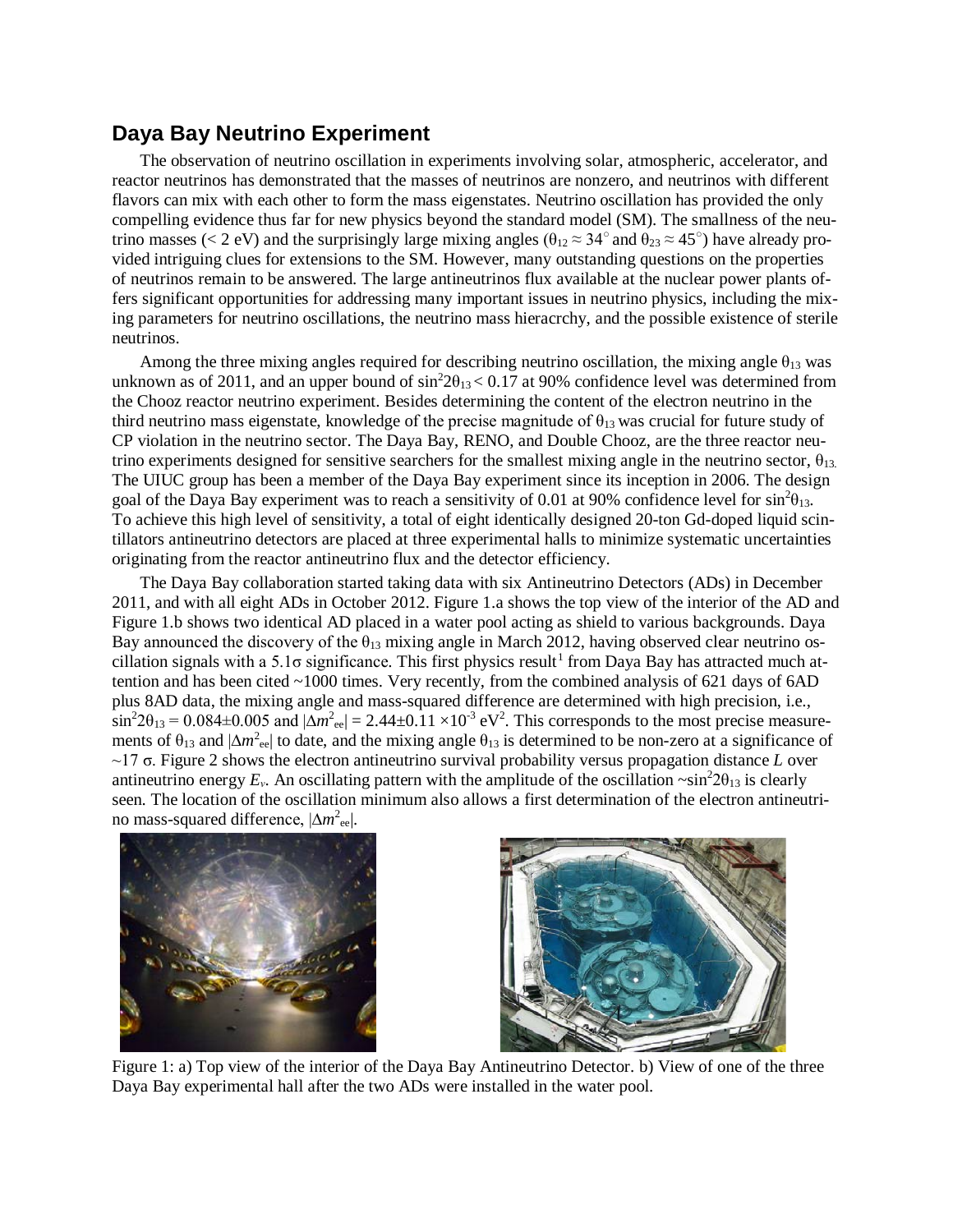

Figure 2: a) The electron antineutrino survival probability vs. propagation distance *L* over antineutrino energy  $E_\nu$ . b) Best-fit values of sin<sup>2</sup>2 $\theta_{13}$  and  $|\Delta m^2_{\text{ee}}|$  from Daya Bay.

The precise measurement of  $\theta_{13}$  from the reactor experiments has major implications on the future search for CP violation in the lepton sector. First, the magnitude of CP violation is proportional to  $\sin\theta_{13}$ , and the non-zero value of  $\theta_{13}$  would allow CP violation to be observed (provided that the CP phase is non-zero). Second, the precise value of  $\theta_{13}$  determined from the reactor experiments is needed for extracting the CPviolation phase in the long-baseline  $v_\mu \rightarrow v_e$  appearance experiment. Indeed, the  $v_\mu \rightarrow v_e$  result from the T2K experiment combined with latest Daya Bay result on  $\theta_{13}$  already indicates a preference of non-zero CP phase. The prospect for observing CP violation in future long baseline neutrino experiments is quite promising.

While precise measurement of the width of *Z* boson has limited the number of light active neutrino flavors to three, there is still room for other types of neutrinos which do not participate in the standard left-handed V-A interaction. These neutrinos, referred as the "sterile" neutrinos, often arise in extensions of the SM that incorporate neutrino masses. They are also among the leading candidates for resolving some puzzles in astronomy and cosmology. If sterile neutrinos mix with the active neutrinos, their existence can then be detected through the deviation of the neutrino oscillation pattern from that expected for three active neutrinos alone. Although tentative evidences for sterile neutrinos with  $|\Delta m^2| > 0.1$  eV<sup>2</sup> have been reported in  $v_{\mu} \rightarrow v_{e}$  appearance experiment, they are in tension with the limits derived from disappearance experiments. Jiajie Ling, an UIUC postdoc, led the effort to search for evidence of a light sterile neutrino using the 6AD Daya Bay data. With multiple detectors deployed at three different baselines collecting a large number of antineutrino events, the Daya Bay experiment offers a unique opportunity to search for sterile neutrino in the mass range of  $10^{-3} eV^2 < |\Delta m^2_{41}| < 0.3 eV^2$ , which was largely unexplored until now. The presence of the sterile neutrino could be detected through the deviation of the measured antineutrino energy spectra from those expected from the mixing of three active neutrinos. Stringent limits on the mixing angle  $\theta_{14}$  and  $|\Delta m^2_{41}|$  have been obtained. Figure 3 shows the exclusion contour for the neutrino oscillation parameters  $\sin^2 2\theta_{14}$  $\sin^2 2\theta_{14}$  $\sin^2 2\theta_{14}$  and  $|\Delta m^2_{41}|$ . Ling is the corresponding author of a recent PRL<sup>2</sup> paper, which was selected as the ``Editor's Suggestion". Even better sensitivity is expected with a combined analysis of the 6 and 8 AD data.

The Daya Bay experiment will continue to take data until at least the end of 2017. Many other physics topics are currently being studied based on the large amount of data collected so far.